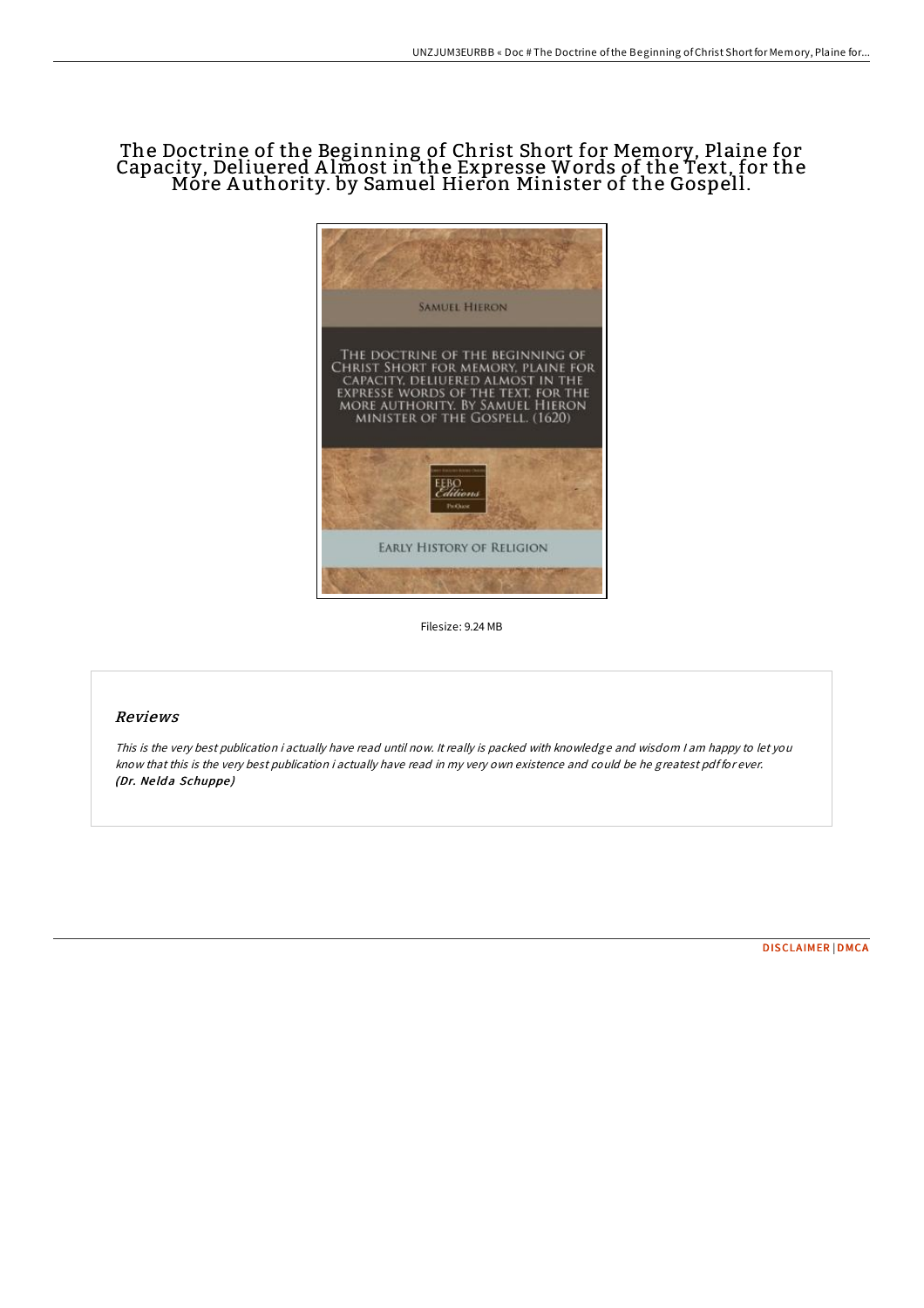### THE DOCTRINE OF THE BEGINNING OF CHRIST SHORT FOR MEMORY, PLAINE FOR CAPACITY, DELIUERED ALMOST IN THE EXPRESSE WORDS OF THE TEXT, FOR THE MORE AUTHORITY. BY SAMUEL HIERON MINISTER OF THE GOSPELL.



Proquest, Eebo Editions, United States, 2010. Paperback. Book Condition: New. 246 x 189 mm. Language: English . Brand New Book \*\*\*\*\* Print on Demand \*\*\*\*\*.EARLY HISTORY OF RELIGION. Imagine holding history in your hands. Now you can. Digitally preserved and previously accessible only through libraries as Early English Books Online, this rare material is now available in single print editions. Thousands of books written between 1475 and 1700 can be delivered to your doorstep in individual volumes of high quality historical reproductions. From the beginning of recorded history we have looked to the heavens for inspiration and guidance. In these early religious documents, sermons, and pamphlets, we see the spiritual impact on the lives of both royalty and the commoner. We also get insights into a clergy that was growing ever more powerful as a political force. This is one of the world s largest collections of religious works of this type, revealing much about our interpretation of the modern church and spirituality. ++++The below data was compiled from various identification fields in the bibliographic record of this title. This data is provided as an additional tool in helping to insure edition identification: ++++ The doctrine of the beginning of Christ Short for memory, plaine for capacity, deliuered almost in the expresse words of the text, for the more authority. By Samuel Hieron minister of the Gospell. Hieron, Samuel, 1576?-1617.[Edition statement: ] The eleuenth edition, corrected by the author.A catechism.Signatures: A-C.The first leaf and the last leaf are blank.Quires B and C are from standing type of the ninth edition.[48] p.London: Printed by Iohn Beale, for Ioyce Macham widow, STC (2nd ed.) / 13402EnglishReproduction of the original in the Henry E. Huntington Library and Art Gallery++++This book represents an authentic reproduction of the text as printed by the original publisher....

Read The Doctrine of the Beginning of Christ Short for Memory, Plaine for [Capacity,](http://almighty24.tech/the-doctrine-of-the-beginning-of-christ-short-fo.html) Deliuered Almost in the Expresse Words of the Text, for the More Authority. by Samuel Hieron Minister of the Gospell. Online  $\Box$  Download PDF The Doctrine of the Beginning of Christ Short for Memory, Plaine for [Capacity,](http://almighty24.tech/the-doctrine-of-the-beginning-of-christ-short-fo.html) Deliuered Almost in the Expresse Words of the Text, for the More Authority. by Samuel Hieron Minister of the Gospell.